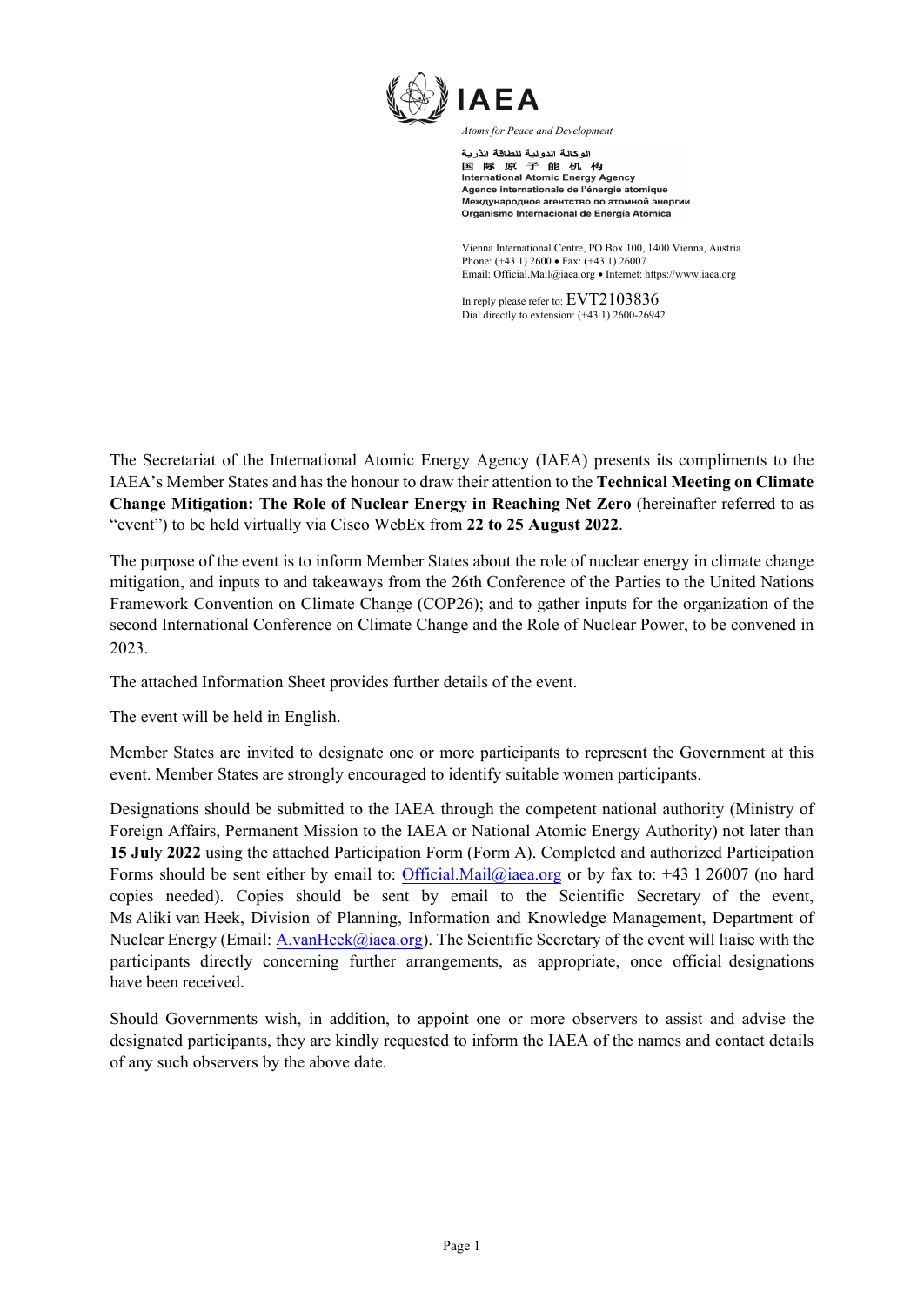The IAEA takes no responsibility for, and the provider of the virtual meeting services has represented and warranted that the Services shall not contain, and that no end user shall receive from the software used to hold the virtual meeting, any virus, worm, trap door, back door, timer, clock, counter or other limiting routine, instruction or design, or other malicious, illicit or similar unrequested code, including surveillance software or routines which may, or is designed to, permit access by any person, or on its own, to erase, or otherwise harm or modify any data or any system, server, facility or other infrastructure of any end user (collectively, a "Disabling Code").

The Secretariat of the International Atomic Energy Agency avails itself of this opportunity to renew to the IAEA's Member States the assurances of its highest consideration.



2022-06-14

Enclosures: Information Sheet Participation Form (Form A)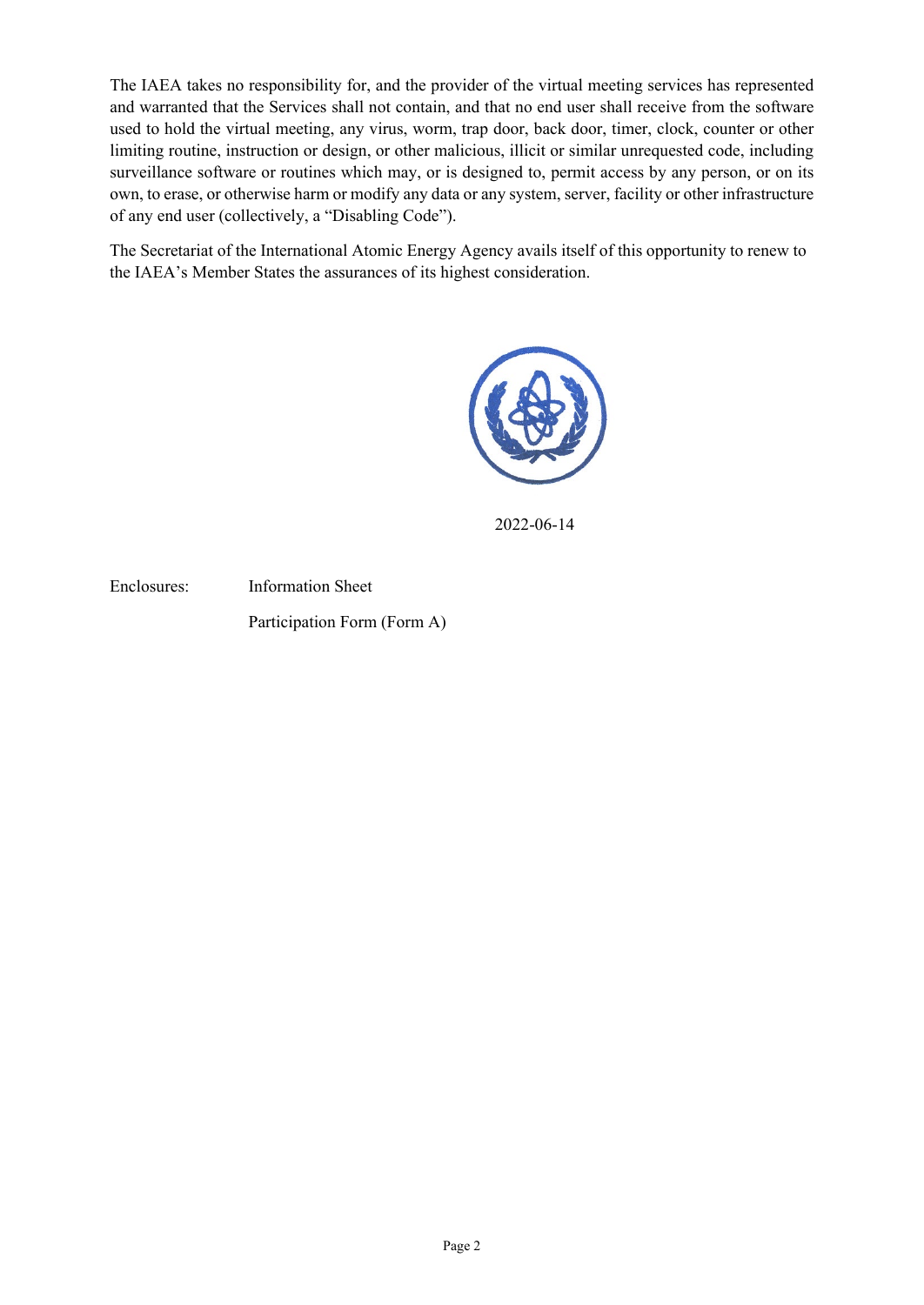

# **Technical Meeting on Climate Change Mitigation: The Role of Nuclear Energy in Reaching Net Zero**

### **Virtual Event**

**22–25 August 2022**

**Ref. No.: EVT2103836**

## **Information Sheet**

## **Introduction**

The IAEA is undertaking a range of activities covering the contribution of nuclear power to climate change mitigation. This includes the publication of the biennial Climate Change and Nuclear Power series, topical publications such as the "Nuclear Energy for a Net Zero World" report published in 2021, and active participation in the UN Conferences of the Parties (COP) to the United Nations Framework Convention on Climate Change. In 2019, the IAEA also organized the First International Conference on "Climate Change and the Role of Nuclear Power".

The Climate Change and Nuclear Power publications provide an overview of the most important linkages between climate change and nuclear energy's role in mitigating it. Building on statistics and scenarios from organizations including the International Energy Agency and the IPCC, this publication elaborates selected issues on the role of the energy sector in climate change and the possible contribution of nuclear energy in reducing future greenhouse gas emissions. The 2022 edition will be published this year ahead of COP27, hosted by Egypt, and will highlight the links between energy policy and investment, interlinkage with the Sustainable Development Goals, the transition of energy systems towards net zero, the potential of nonelectric nuclear energy products to decarbonize hard to abate sectors, climate resilience as well as a focus on Africa and the Middle East region.

The IAEA participation in the 26th COP Conference (COP26) on 2-13 November 2021 in Glasgow, United Kingdom, was marked by a record number of events either led by the IAEA or to which the IAEA contributed. It led to high-impact media and social engagement as well as significant high-level bilateral engagement with the IAEA's Director General Rafael Mariano Grossi. This year the IAEA is preparing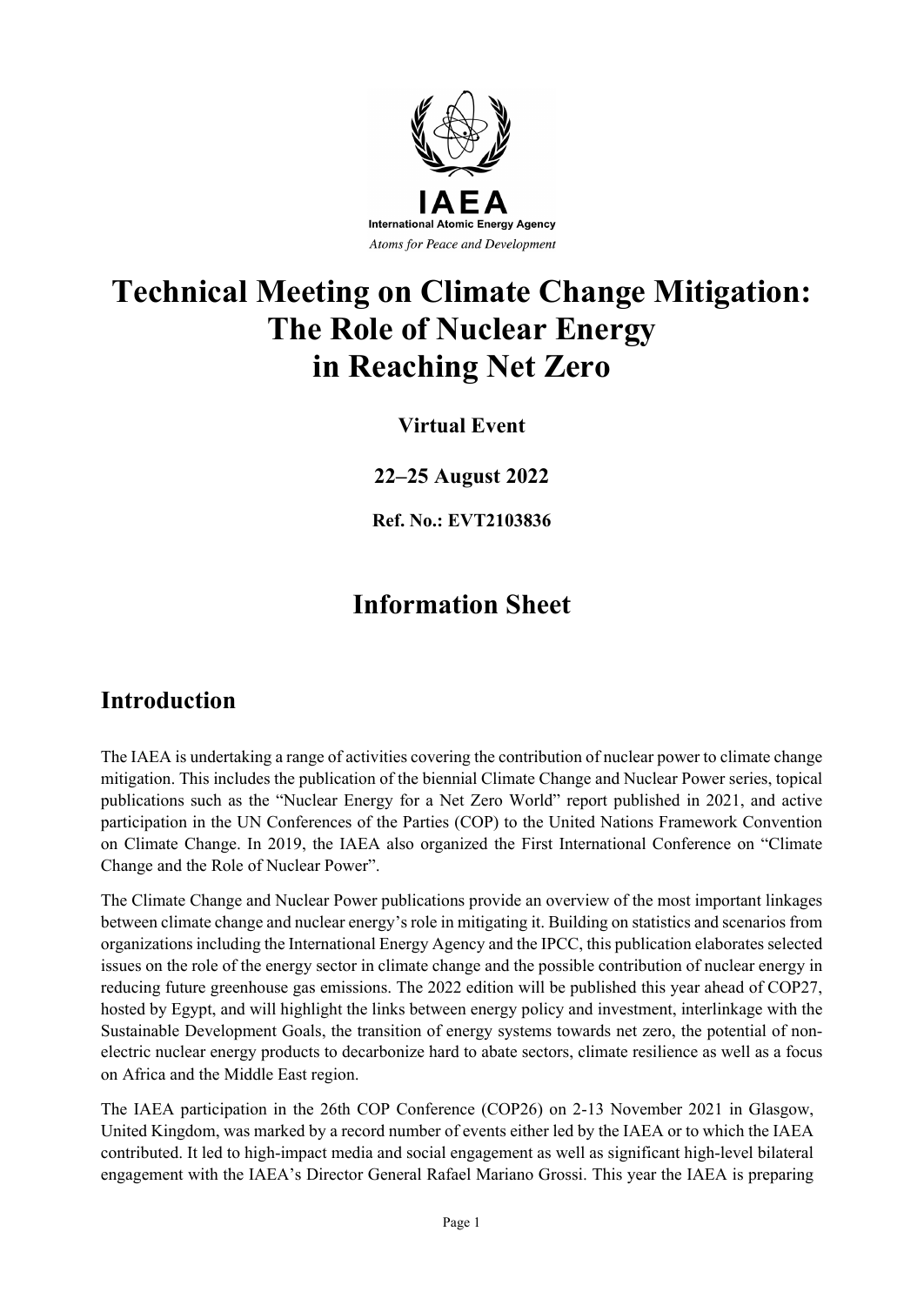for COP27, taking place on 7-18 November 2022 in Sharm el-Sheikh, Egypt. COP27 represents a key opportunity to communicate to a broad range of stakeholders the contribution of nuclear technologies and applications to climate change mitigation, adaptation and monitoring. A few months after the publication of the last IPCC report on mitigation, COP27 will offer the possibility to highlight the critical role of nuclear energy (together with other low carbon technologies) in achieving the goals of the Paris Agreement.

The First International Conference on Climate Change and the Role of Nuclear Power was organized in Vienna from 7 to 11 October 2019, with over 500 participants from 79 Member States and 17 organizations. The Second International Conference will be organized from 9 to 13 October 2023, also in Vienna. This Technical Meeting will offer all participating Member States and organizations the opportunity to express their views and interests in shaping this important topical conference.

## **Objectives**

This Technical Meeting has two objectives:

- Informing Member States about the role of nuclear energy in climate change mitigation and nuclear power plant adaptation; to present the latest edition of the Climate Change and Nuclear Power publication as well asinputs to and takeaways from the 26th Conference of the Parties to the United Nations Framework Convention on Climate Change (COP26),
- Gathering inputs for the organization of the Second International Conference on Climate Change and the Role of Nuclear Power, to be convened in 2023.

## **Target Audience**

Representatives from IAEA Member States and organizations interested in a potential role for nuclear power in climate change mitigation. Participants should ideally be involved in or familiar with national policy making for climate change mitigation.

## **Working Language(s)**

English

## **Expected Outputs**

The presentations and discussion will inform the Member States on the IAEA activities related to climate change and the role of nuclear power, and inform the IAEA about the views and interests of participating Member States and organizations in shaping the Second International Conference on Climate Change and the Role of Nuclear Power.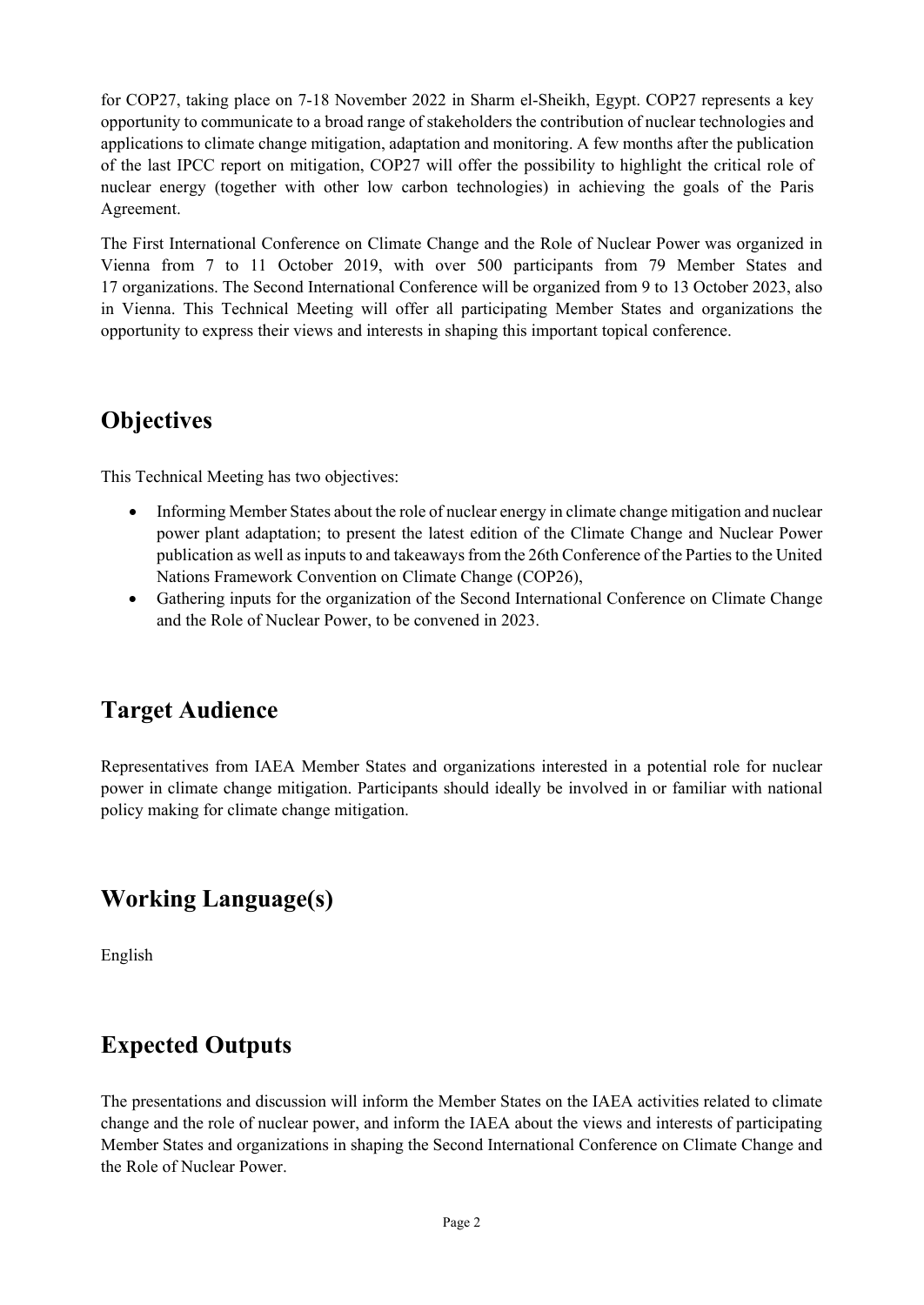## **Participation and Registration**

All persons wishing to participate in the event have to be designated by an IAEA Member State or should be members of organizations that have been invited to attend.

In order to be designated by an IAEA Member State, participants are requested to send the **Participation Form (Form A)** to their competent national authority (e.g. Ministry of Foreign Affairs, Permanent Mission to the IAEA or National Atomic Energy Authority) for onward transmission to the IAEA by **15 July 2022**. Participants who are members of an organization invited to attend are requested to send the Participation Form (Form A) through their organization to the IAEA by above deadline.

Selected participants will be informed in due course on the procedures to be followed with regard to administrative and technical matters.

Participants are hereby informed that the personal data they submit will be processed in line with the [Agency's Personal Data and Privacy Policy](https://www.iaea.org/about/privacy-policy#:%7E:text=The%20IAEA%20is%20committed%20to,accountable%20and%20non%2Ddiscriminatory%20manner.&text=The%20Privacy%20Policy%20provides%20the,carrying%20out%20its%20mandated%20activities.) and is collected solely for the purpose(s) of reviewing and assessing the application and to complete logistical arrangements where required.

## **Additional Information**

No registration fee is charged to participants. Attendance to this event does not require travel. Selected candidates will work from their offices or other appropriate space in their hometowns and countries. The IAEA is not in a position to bear any costs of participants in the event (such as computer equipment, call/internet costs or any other costs that may arise out of the web-based training).

The event will be conducted through web-based facilities virtually (online) on the WebEx platform.

## **IAEA Contacts**

#### **Scientific Secretary:**

#### **Ms Aliki van Heek**

Division of Planning, Information and Knowledge Management Department of Nuclear Energy International Atomic Energy Agency Vienna International Centre PO Box 100 1400 VIENNA AUSTRIA

Tel.: +43 1 2600 26942 Fax: +43 1 26007 Email: [a.vanheek@iaea.org](mailto:a.vanheek@iaea.org)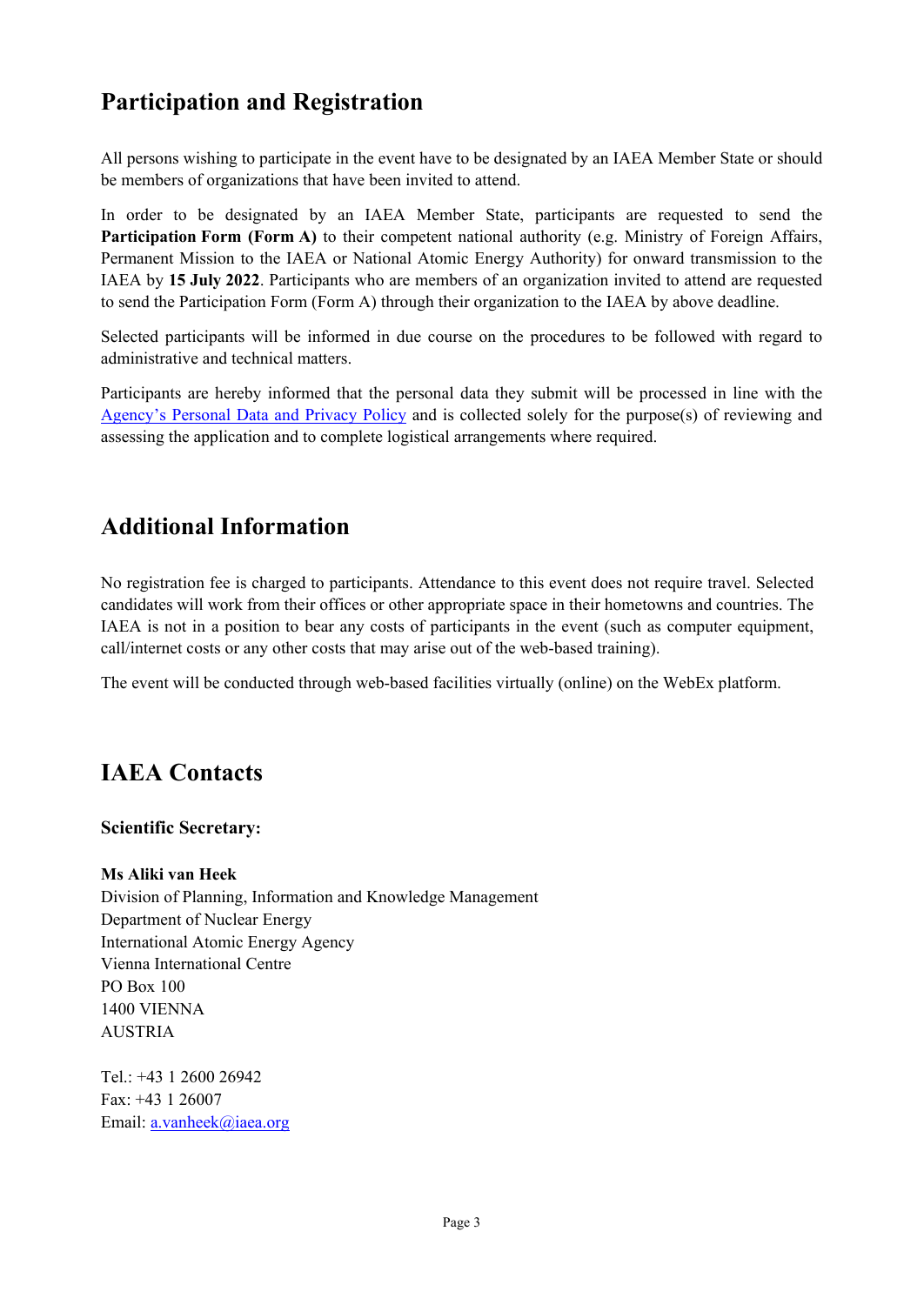#### **Co-Scientific Secretary:**

#### **Mr Bertrand Magne**

Division of Planning, Information and Knowledge Management Department of Nuclear Energy International Atomic Energy Agency Vienna International Centre PO Box 100 1400 VIENNA AUSTRIA

Tel.: +43 1 2600 22775 Fax: +43 1 26007 Email: [B.Magne@iaea.org](mailto:B.Magne@iaea.org)

#### **Administrative Secretaries:**

#### **Ms Valerie Gartner**

Division of Planning, Information and Knowledge Management Department of Nuclear Energy International Atomic Energy Agency Vienna International Centre PO Box 100 1400 VIENNA AUSTRIA

Tel.: +43 1 2600 22778 Fax: +43 1 26007 Email: [V.Gartner@iaea.org](mailto:V.Gartner@iaea.org)

#### **Ms Eugenie Hartzell**

Division of Planning, Information and Knowledge Management Department of Nuclear Energy International Atomic Energy Agency Vienna International Centre PO Box 100 1400 VIENNA AUSTRIA

Tel.: +43 1 2600 22779 Fax: +43 1 26007 Email: [E.T.B.Hartzell@iaea.org](mailto:E.T.B.Hartzell@iaea.org)

Subsequent correspondence on scientific matters should be sent to the Scientific Secretaries and correspondence on other matters related to the event to the Administrative Secretaries.